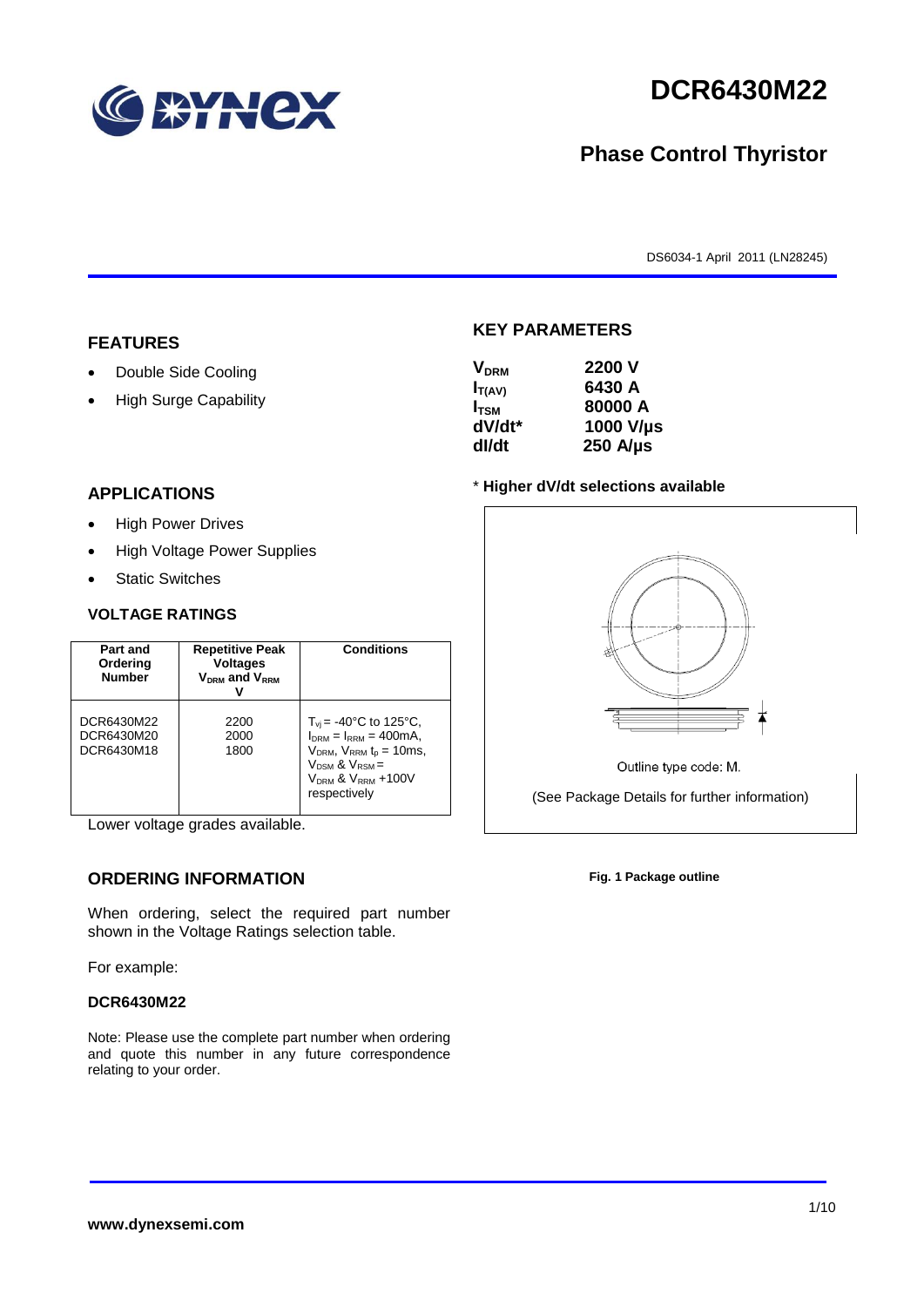

## **CURRENT RATINGS**

**Tcase = 60°C unless stated otherwise**

| Symbol             | <b>Parameter</b>                     | <b>Test Conditions</b>   |       | <b>Units</b> |  |
|--------------------|--------------------------------------|--------------------------|-------|--------------|--|
| Double Side Cooled |                                      |                          |       |              |  |
| $I_{T(AV)}$        | Mean on-state current                | Half wave resistive load | 6430  | A            |  |
| $I_{T(RMS)}$       | RMS value                            | $\overline{\phantom{a}}$ | 10100 | Α            |  |
| Iт                 | Continuous (direct) on-state current | $\overline{\phantom{a}}$ | 9090  | Α            |  |

#### **SURGE RATINGS**

| Symbol       | <b>Parameter</b>                        | <b>Test Conditions</b>                           | Max.  | <b>Units</b>      |
|--------------|-----------------------------------------|--------------------------------------------------|-------|-------------------|
| <b>I</b> TSM | Surge (non-repetitive) on-state current | 10ms half sine, $T_{\text{case}} = 125^{\circ}C$ |       | kA                |
| $l^2t$       | I <sup>2</sup> t for fusing             | $V_R = 0$                                        | 32.00 | MA <sup>2</sup> S |

### **THERMAL AND MECHANICAL RATINGS**

| Symbol           | <b>Parameter</b>                      | <b>Test Conditions</b>                      |    | Min.  | Max.   | <b>Units</b> |
|------------------|---------------------------------------|---------------------------------------------|----|-------|--------|--------------|
| $R_{th(j-c)}$    | Thermal resistance – junction to case | Double side cooled                          | DC |       | 0.005  | °C/W         |
| $R_{th(c-h)}$    | Thermal resistance – case to heatsink | Double side cooled                          | DC |       | 0.0015 | °C/W         |
| $T_{\nu j}$      | Virtual junction temperature          | Blocking V <sub>DRM</sub> / <sub>VRRM</sub> |    |       | 125    | °C           |
| $T_{\text{stg}}$ | Storage temperature range             |                                             |    | $-40$ | 140    | °C           |
| $F_m$            | Clamping force                        |                                             |    | 80    | 100    | kN           |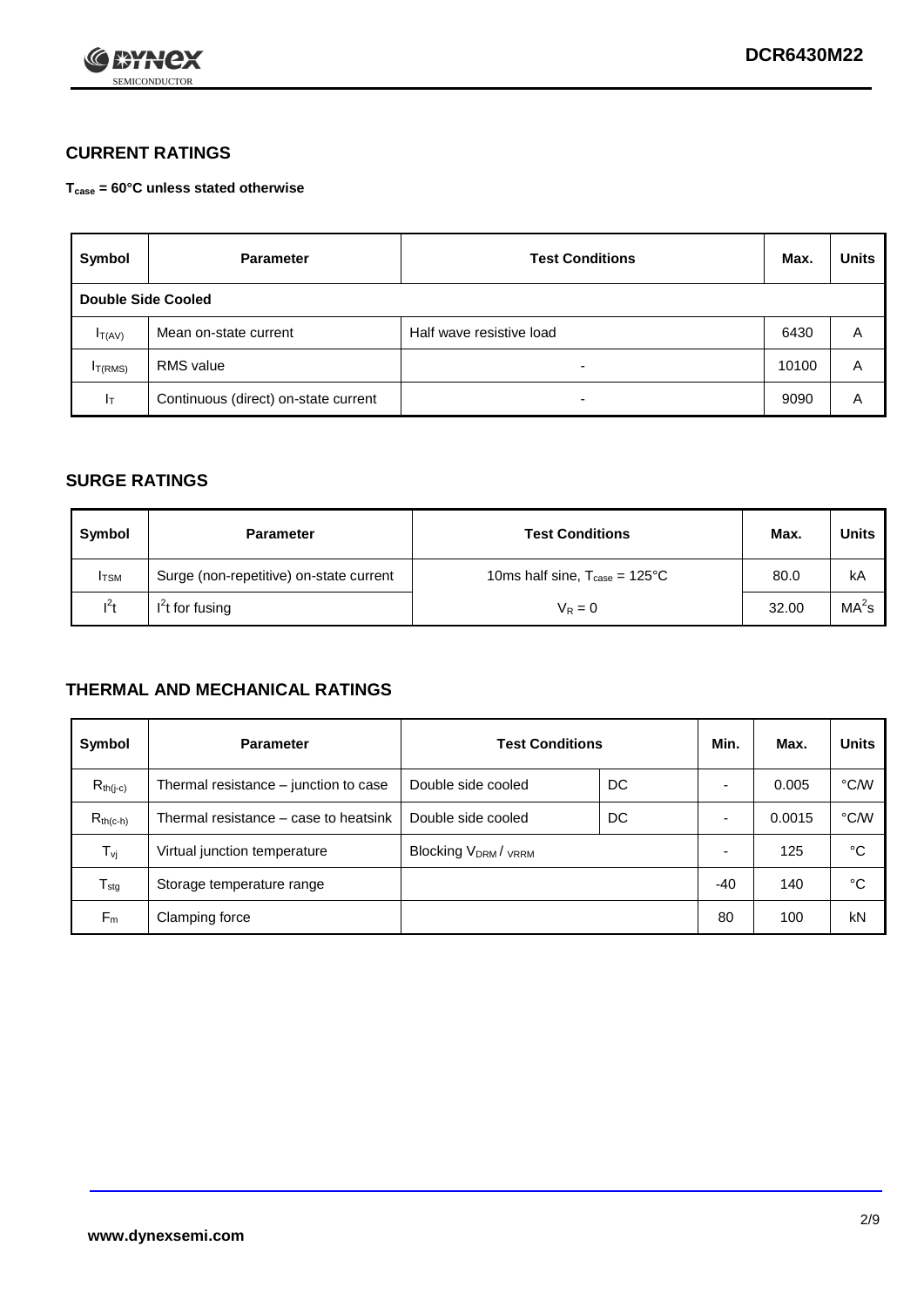

# **DYNAMIC CHARACTERISTICS**

| <b>Symbol</b>     | <b>Parameter</b>                              | <b>Test Conditions</b>                                                         |                 | Min.                     | Max.                     | <b>Units</b> |
|-------------------|-----------------------------------------------|--------------------------------------------------------------------------------|-----------------|--------------------------|--------------------------|--------------|
| <b>IRRM</b> /IDRM | Peak reverse and off-state current            | At $V_{RRM}/V_{DRM}$ , $T_{case} = 125^{\circ}C$                               |                 | $\blacksquare$           | 400                      | mA           |
| dV/dt             | Max. linear rate of rise of off-state voltage | To 67% $V_{DRM}$ , T <sub>i</sub> = 125°C, gate open                           |                 | 1000                     | $\overline{\phantom{a}}$ | $V/\mu s$    |
| dl/dt             | Rate of rise of on-state current              | From 67% $V_{DRM}$ to 5000A                                                    | Repetitive 50Hz | $\overline{\phantom{a}}$ | 250                      | $A/\mu s$    |
|                   |                                               | Gate source 30V, 10 $\Omega$ ,                                                 | Non-repetitive  |                          | 1000                     | $A/\mu s$    |
|                   |                                               | $t_r < 0.5 \mu s$ , $T_j = 125$ °C                                             |                 |                          |                          |              |
| $V_T$             | On-state voltage                              | $I_T = 3000A$ , $T_{case} = 125^{\circ}C$                                      |                 |                          | 1.05                     | $\vee$       |
| $V_{T(TO)}$       | Threshold voltage                             | $T_{\text{case}} = 125^{\circ}C$                                               |                 | $\blacksquare$           | 0.87                     | $\vee$       |
| $r_{\text{T}}$    | On-state slope resistance                     | $T_{\text{case}} = 125^{\circ}C$                                               |                 | $\blacksquare$           | 0.061                    | $m\Omega$    |
| $t_{\rm gd}$      | Delay time                                    | $V_D = 67\%$ V <sub>DRM</sub> , gate source 30V, 10 $\Omega$                   |                 | $\overline{\phantom{a}}$ | 3.0                      | μs           |
|                   |                                               | $t_r = 0.5 \mu s$ , $T_i = 25^{\circ}C$                                        |                 |                          |                          |              |
| $t_{q}$           | Turn-off time                                 | $T_i$ = 125°C, $V_R$ = 100V, dl/dt = 1.5A/µs,                                  |                 | $\blacksquare$           | 500                      | μs           |
|                   |                                               | $dV_{DR}/dt = 20V/\mu s$ linear to 67% $V_{DRM}$                               |                 |                          |                          |              |
| $Q_{\rm S}$       | Stored charge                                 | $I_T = 2000$ A, tp = 1000us, T <sub>i</sub> = 125°C,<br>$dl/dt = 1.5A/\mu s$ , |                 |                          | 3000                     | μC           |
| $I_{RR}$          | Reverse recovery current                      |                                                                                |                 |                          | 75                       | Α            |
| IL.               | Latching current                              | $T_i = 25^{\circ}C$ ,                                                          |                 | $\overline{a}$           | $\mathbf{1}$             | Α            |
| Iн                | Holding current                               | $T_i = 25^{\circ}C,$                                                           |                 |                          | 200                      | mA           |

## **GATE TRIGGER CHARACTERISTICS AND RATINGS**

| Symbol          | <b>Test Conditions</b><br><b>Parameter</b> |                                       | Max. | Units |
|-----------------|--------------------------------------------|---------------------------------------|------|-------|
| V <sub>GT</sub> | Gate trigger voltage                       | $V_{DRM}$ = 5V, $T_{case}$ = 25°C     | 3    | V     |
| $V_{GD}$        | Gate non-trigger voltage                   | At 40% $V_{DRM}$ , $T_{case}$ = 125°C | TBD  | V     |
| Iст             | Gate trigger current                       | $V_{DRM}$ = 5V, $T_{case}$ = 25°C     | 300  | mA    |
| <b>I</b> GD     | Gate non-trigger current                   | At 40% $V_{DRM}$ , $T_{case}$ = 125°C | TBD  | mA    |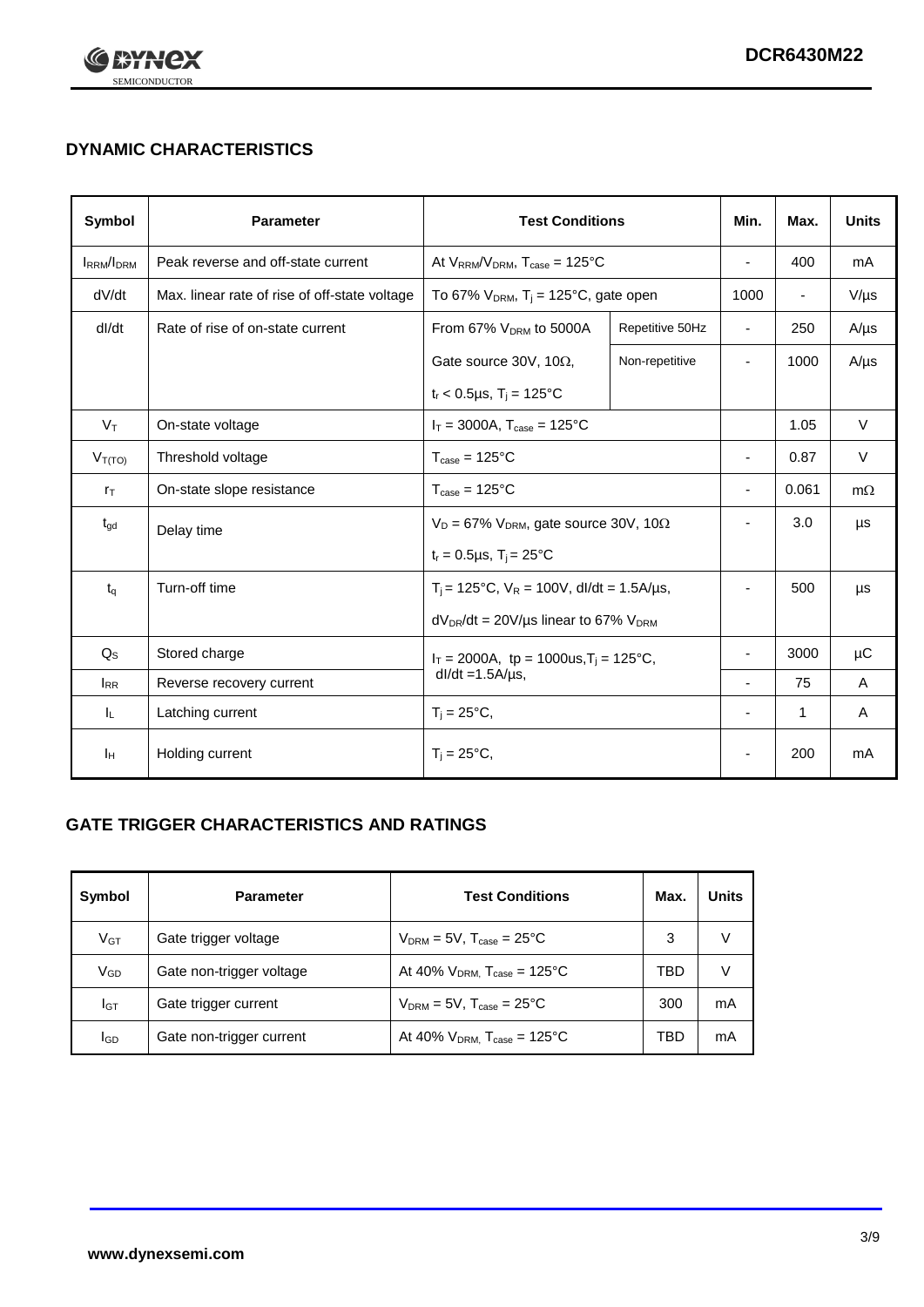

# **CURVES**



**Fig.2 Maximum &minimum on-state characteristics**



**Fig.3 Maximum (limit) transient thermal impedance – junction to case (°C/W)**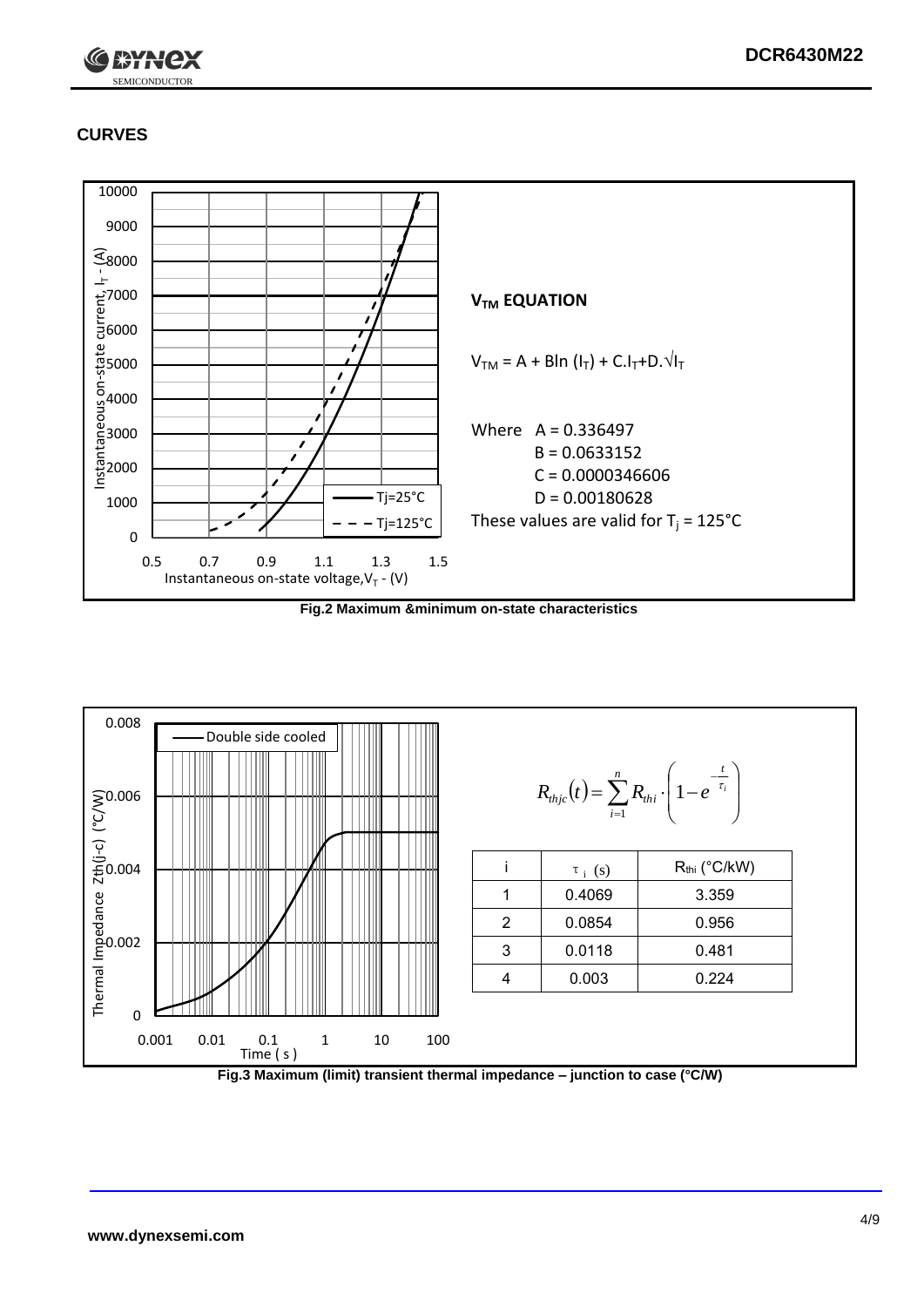



**Fig.6 Maximum permissible case temperature, double side cooled – rectangular wave**

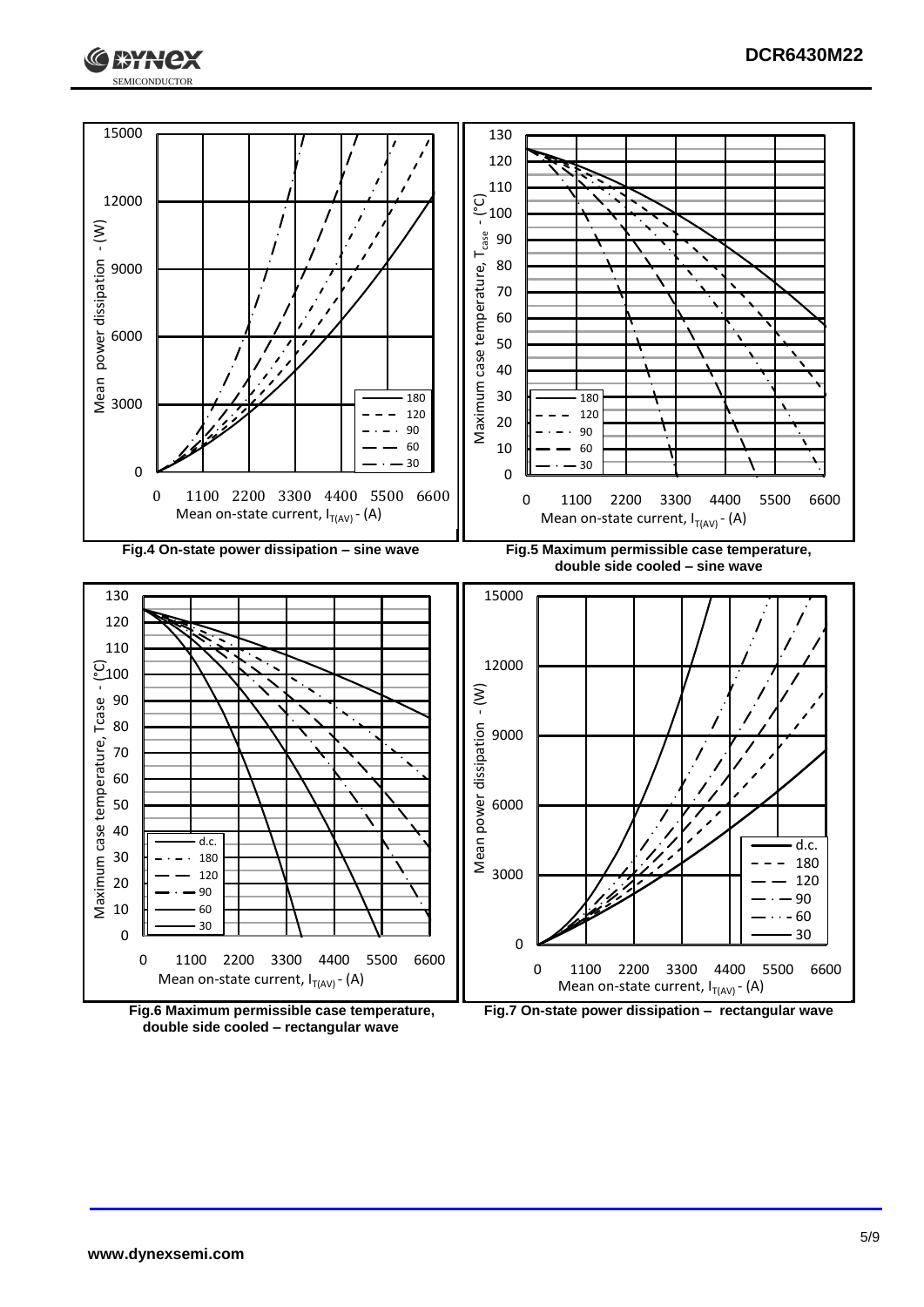

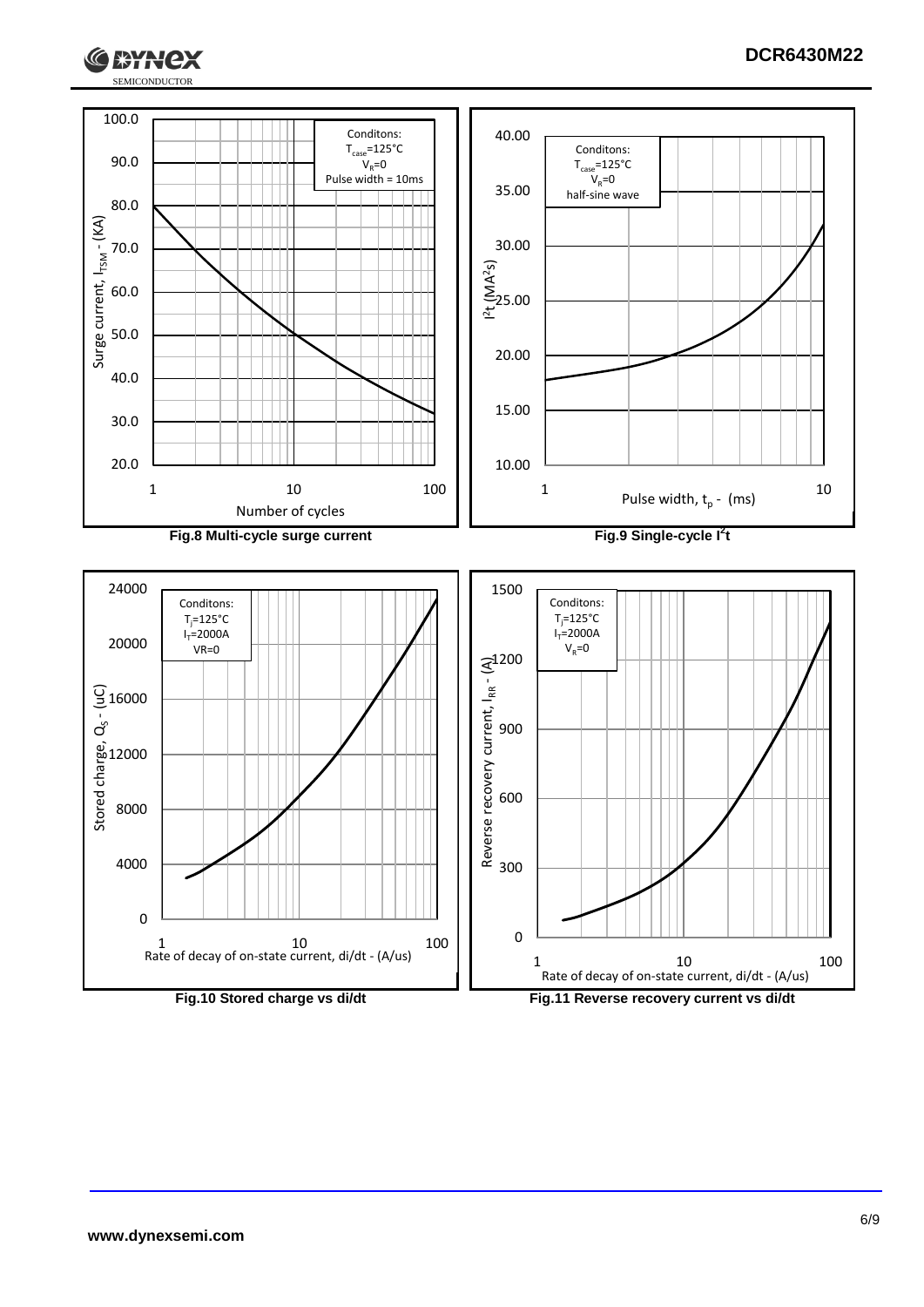

**Fig.12 Gate characteristics**



**Fig.13 Gate characteristics**

SEMICONDUCTOR

**XXX**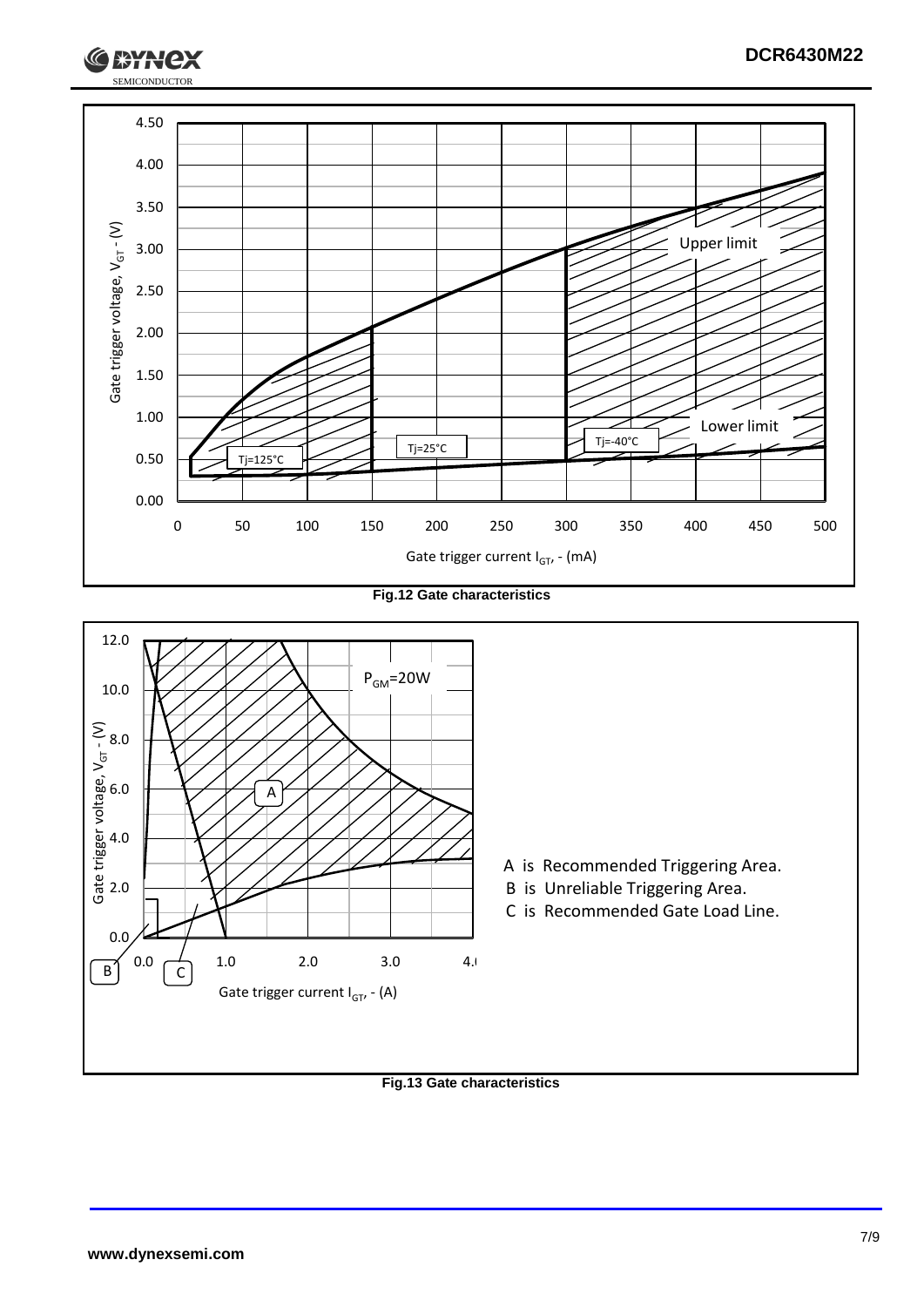

## **PACKAGE DETAILS**

For further package information, please contact Customer Services. All dimensions in mm, unless stated otherwise. DO NOT SCALE.



**Fig.14 Package outline**